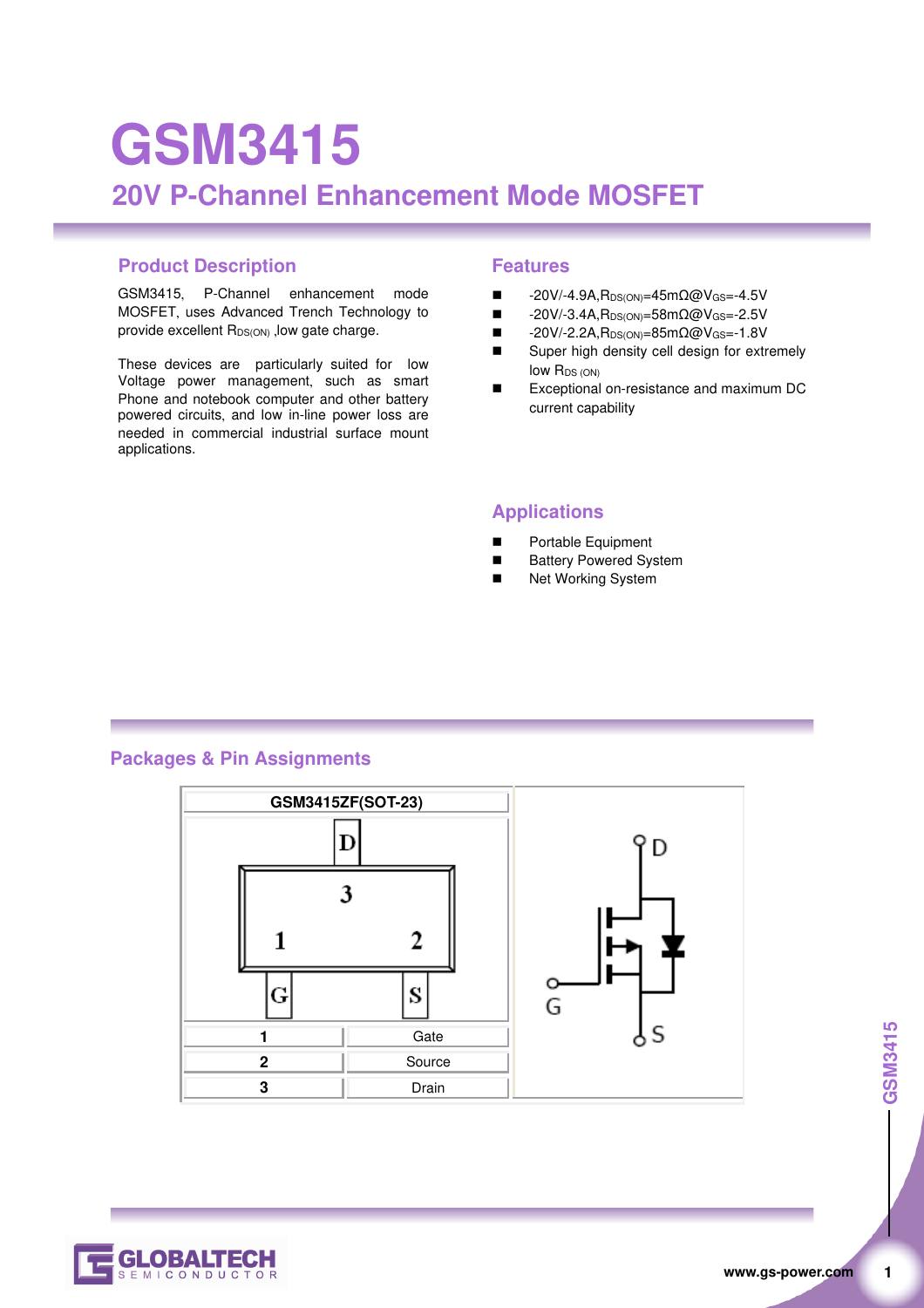**Ordering Information** 



| <b>Part Number</b> | Package | <b>Quantity Reel</b> |
|--------------------|---------|----------------------|
| GSM3415ZF          | DT-23   | 3000 PCS             |

# **Marking Information**



### **Absolute Maximum Ratings**

(TA=25ºC unless otherwise noted)

| Symbol                   | <b>Parameter</b>                                 |                    | <b>Typical</b> | Unit           |  |
|--------------------------|--------------------------------------------------|--------------------|----------------|----------------|--|
| <b>V</b> <sub>DSS</sub>  | Drain-Source Voltage                             |                    | $-20$          |                |  |
| <b>V</b> <sub>GSS</sub>  | Gate-Source Voltage                              |                    | ±12            | V              |  |
| Iр                       | Continuous Drain Current (T <sub>J</sub> =150°C) | $Tc = 25^{\circ}C$ | $-4.9$         |                |  |
|                          |                                                  | $Tc=70^{\circ}C$   | $-3.9$         | A              |  |
| Iрм                      | <b>Pulsed Drain Current</b>                      |                    | $-10$          | A              |  |
| ls.                      | Continuous Source Current (Diode Conduction)     |                    | $-1.6$         | A              |  |
| P <sub>D</sub>           | Power Dissipation<br>$T_c = 25^{\circ}$ C        |                    | 1.56           | w              |  |
| ТJ                       | Operating Junction Temperature                   |                    | 150            | $\rm ^{6}C$    |  |
| <b>T</b> st <sub>G</sub> | Storage Temperature Range                        |                    | $-55/150$      | ºC             |  |
| Reja                     | Thermal Resistance-Junction to Ambient           |                    | 120            | $\rm ^{0}C/$ W |  |



 $\overline{2}$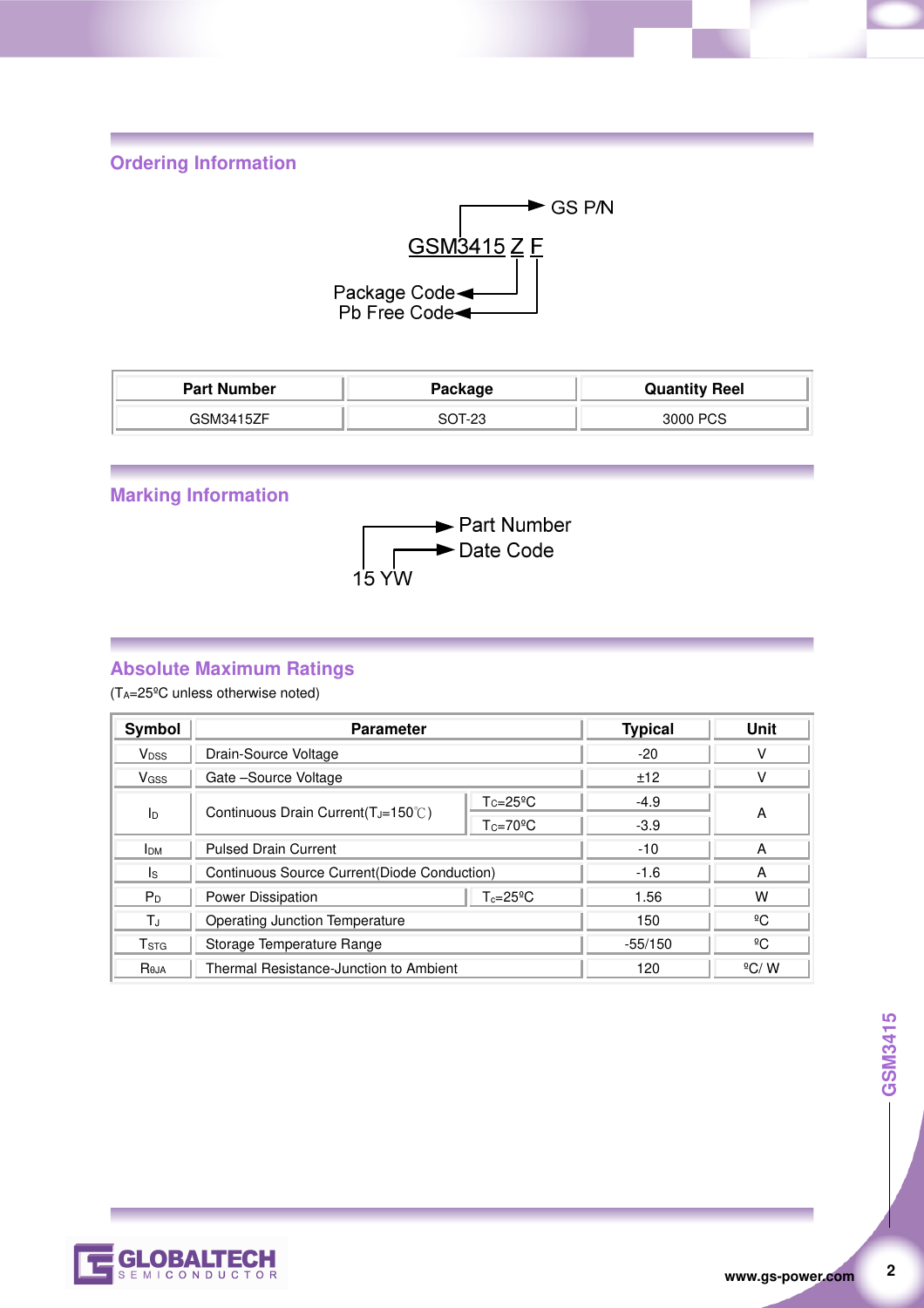#### **Electrical Characteristics**

(TA=25ºC unless otherwise noted)

| <b>Symbol</b>           | <b>Parameter</b>                | <b>Conditions</b>                                      | Min    | <b>Typ</b> | <b>Max</b> | <b>Unit</b> |  |
|-------------------------|---------------------------------|--------------------------------------------------------|--------|------------|------------|-------------|--|
| <b>Static</b>           |                                 |                                                        |        |            |            |             |  |
| $V_{(BR)DSS}$           | Drain-Source Breakdown Voltage  | $V$ <sub>GS</sub> =0V, I <sub>D</sub> =-250uA          | $-20$  |            |            | $\vee$      |  |
| $V$ <sub>GS(th)</sub>   | Gate Threshold Voltage          | $V_{DS}=V_{GS}$ , I <sub>D</sub> =-250uA               | $-0.4$ |            | $-0.9$     |             |  |
| <b>I</b> GSS            | Gate Leakage Current            | $V_{DS}=0V$ , $V_{GS}=\pm 12V$                         |        |            | ±100       | nA          |  |
|                         | Zero Gate Voltage Drain Current | $V_{DS} = -16V, V_{GS} = 0V$                           |        |            | -1         | uA          |  |
| <b>l</b> <sub>pss</sub> |                                 | $V_{DS} = -16V$ , $V_{GS} = 0V$<br>$T_J = 85^{\circ}C$ |        |            | $-10$      |             |  |
|                         | Drain-Source On-Resistance      | $V_{GS} = -4.5V I_{D} = -4.9A$                         |        | 40         | 45         | $m\Omega$   |  |
| $R_{DS(on)}$            |                                 | $V$ <sub>GS</sub> = -2.5V.l <sub>D</sub> = -3.4A       |        | 50         | 58         |             |  |
|                         |                                 | $V_{GS} = -1.8V I_{D} = -2.2A$                         |        | 60         | 85         |             |  |
| <b>GFS</b>              | Forward Transconductance        | $V_{DS} = -5V$ , $I_D = -3.6A$                         |        | 10         |            | S           |  |
| <b>V<sub>SD</sub></b>   | Diode Forward Voltage           | $Is = -1.6A$ , $V_{GS} = 0V$                           |        | $-0.85$    | $-1.2$     | V           |  |
|                         |                                 | <b>Dynamic</b>                                         |        |            |            |             |  |
| $Q_q$                   | <b>Total Gate Charge</b>        |                                                        |        | 10         | 18         |             |  |
| $Q_{gs}$                | Gate-Source Charge              | $V_{DS} = -10V$ , $V_{GS} = -2.5V$ ,<br>$In=-4.0A$     |        | 2.5        |            | nC          |  |
| $Q_{gd}$                | Gate-Drain Charge               |                                                        |        | 3.5        |            |             |  |
| $C_{iss}$               | Input Capacitance               |                                                        |        | 1050       |            |             |  |
| $C_{\rm oss}$           | Output Capacitance              | $V_{DS} = -10V$ , $V_{GS} = 0V$ ,<br>$f=1$ MHz         |        | 165        |            | рF          |  |
| C <sub>rss</sub>        | Reverse Transfer Capacitance    |                                                        |        | 135        |            |             |  |
| $t_{d(on)}$             |                                 |                                                        |        | 15         | 25         |             |  |
| tr                      | Turn-On Time                    | $V_{DD} = -10V, R_L = 2.7\Omega$                       |        | 25         | 40         |             |  |
| $t_{d(off)}$            |                                 | $I_{D} = -3.7A$ , $V_{GEN} = -4.5V$ ,<br>$R_G=1\Omega$ |        | 40         | 65         | ns          |  |
| tŧ                      | Turn-Off Time                   |                                                        |        | 15         | 25         |             |  |



 $\mathbf{3}$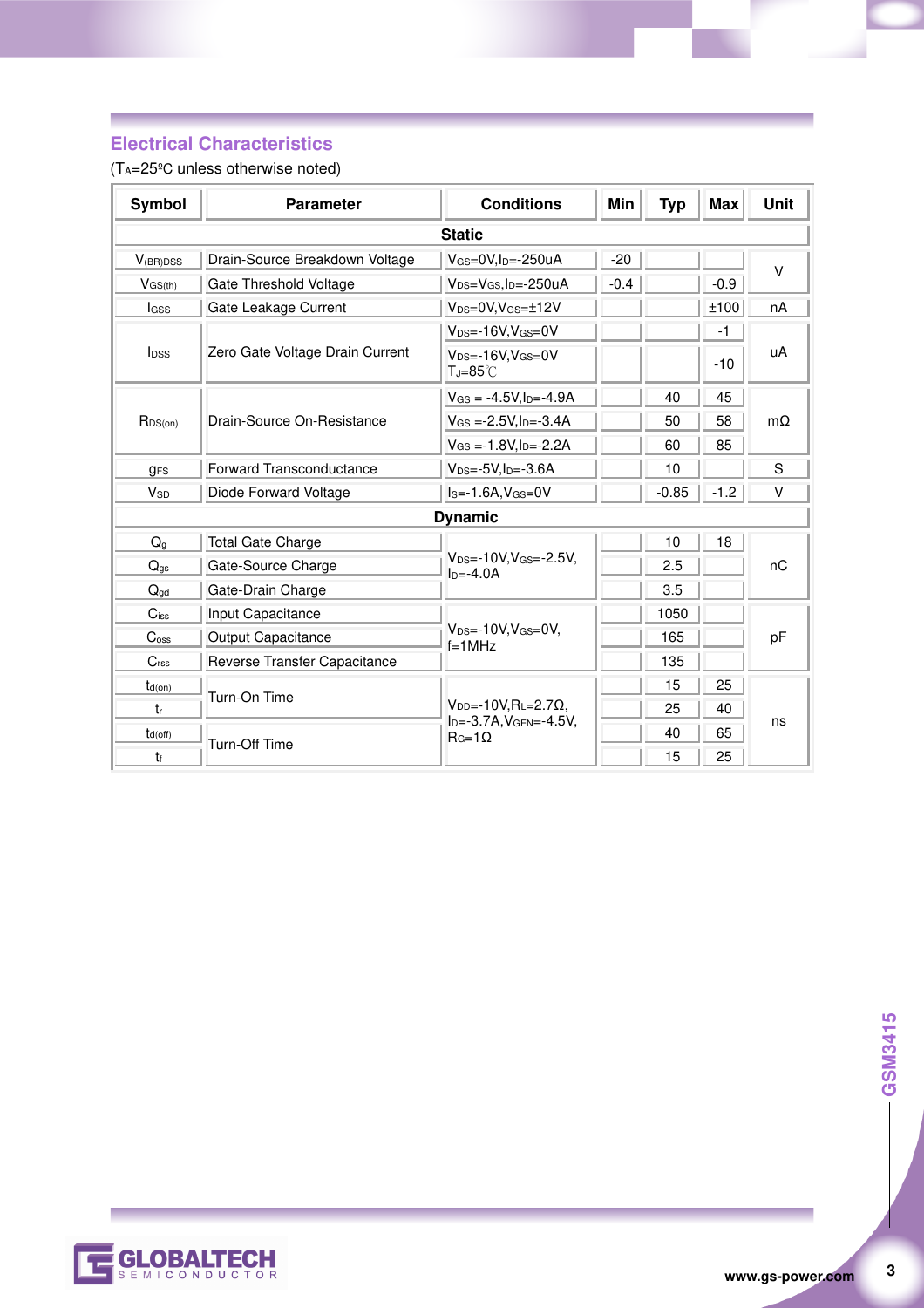

#### **Typical Performance Characteristics**

20

 $\mathbf{0}$ 

 $\circ$ 

**ELOBALTECH** 

G

 $\overline{\mathbf{4}}$ 

8

 $12$ 

 $\Omega_g$  - Total Gate Charge (nC)

Gate Charge

16

20



 $T_c = 125 °C$ 

 $T_C = 25$  °C

**4 1 3415**

 $\overline{\mathbf{4}}$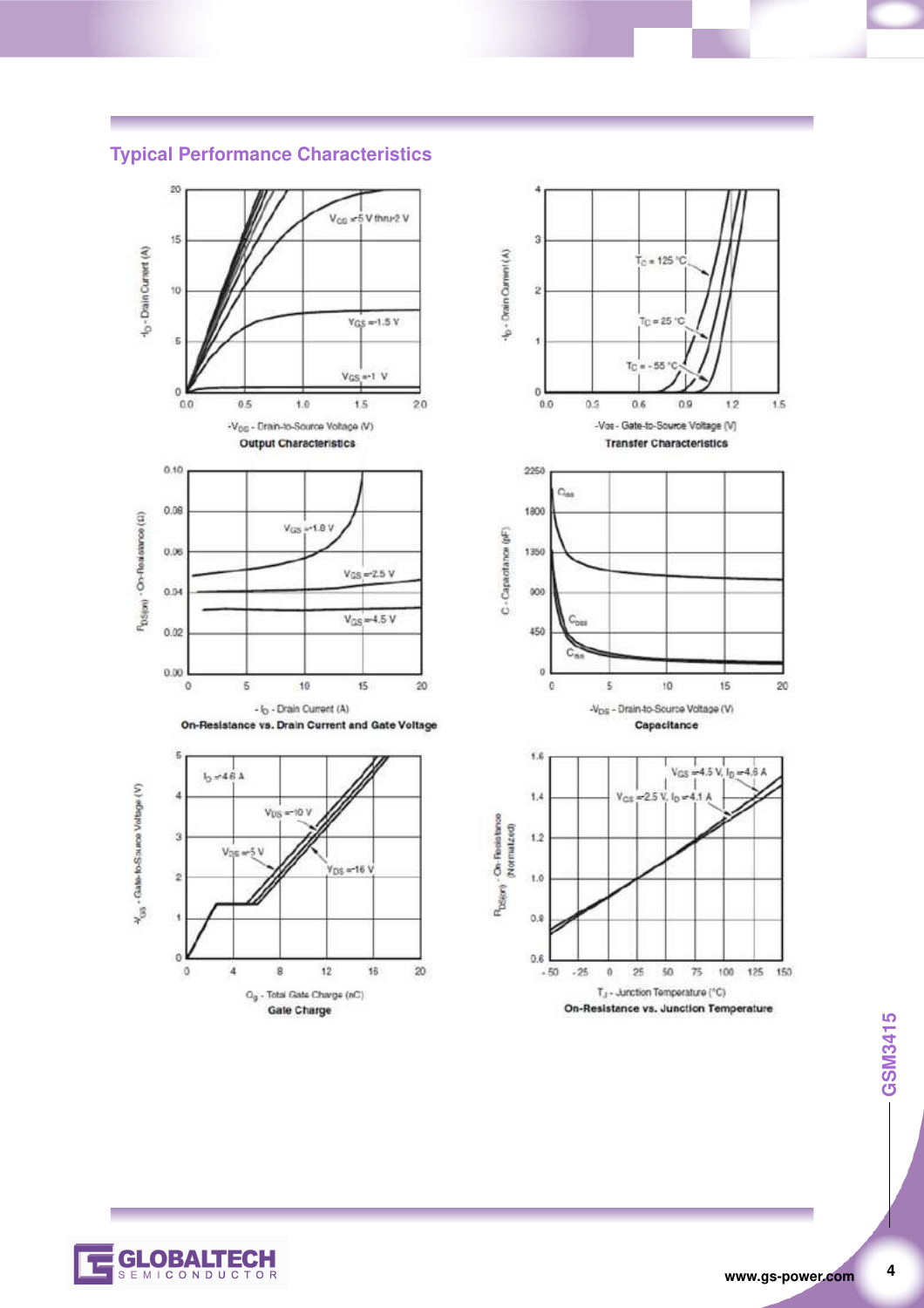

#### **Typical Performance Characteristics (continue)**



5

**3415**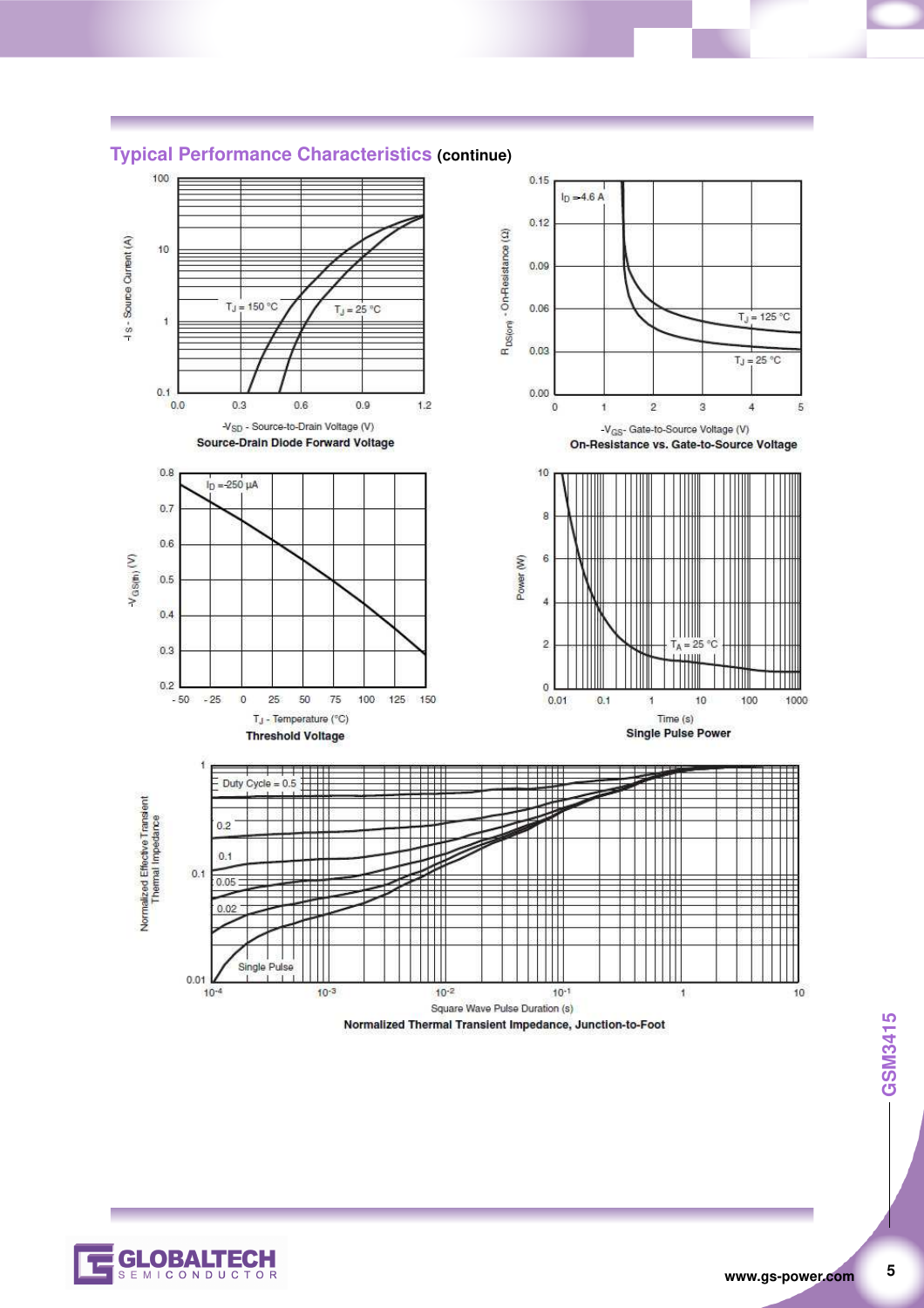## **Typical Performance Characteristics (continue)**

#### Gate Charge Test Circuit & Waveform



Resistive Switching Test Circuit & Waveforms





#### Diode Recovery Test Circuit & Waveforms







 $6\phantom{a}$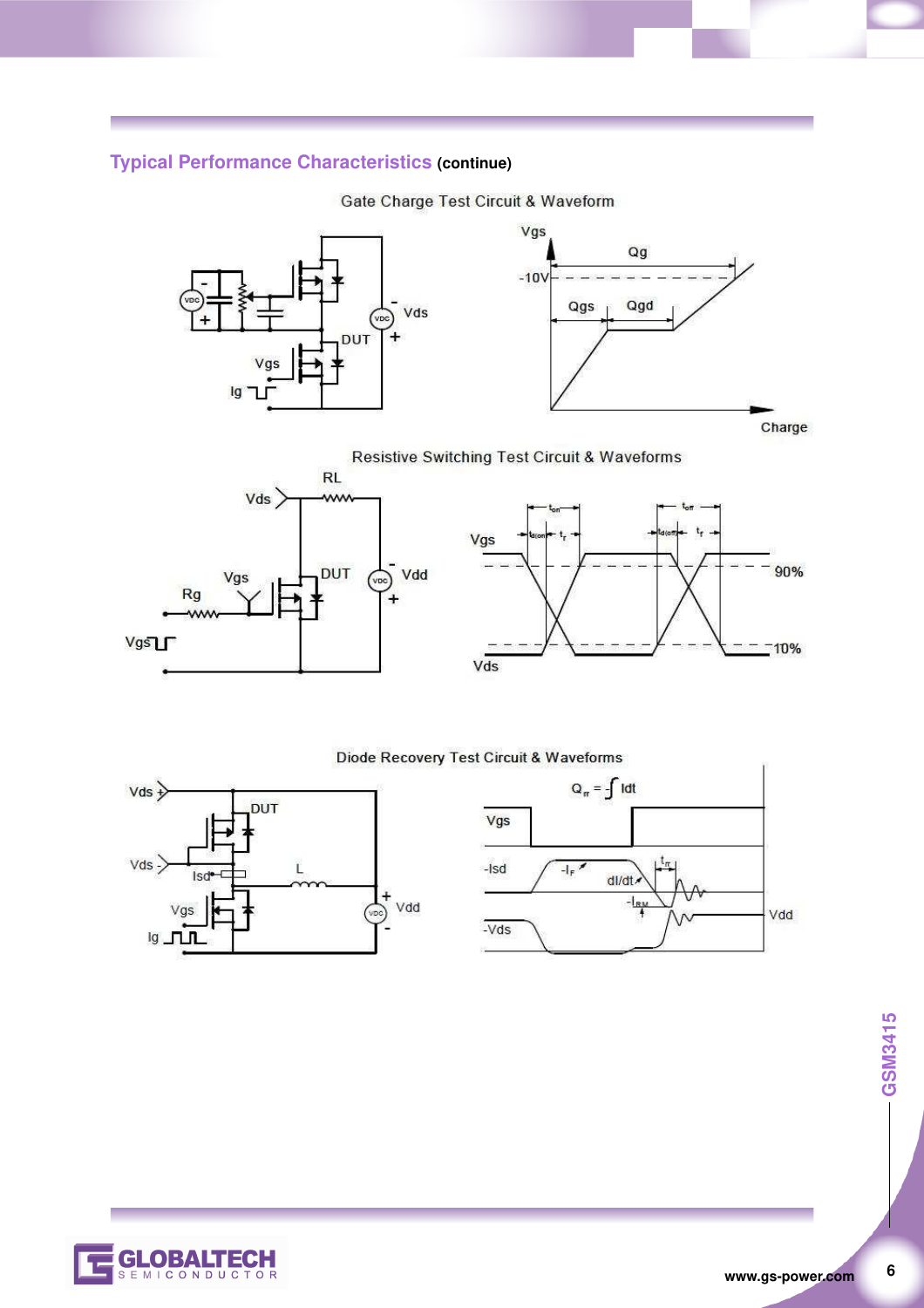# **Package Dimension**

**SOT-23** 







| <b>Dimensions</b> |             |                    |               |            |
|-------------------|-------------|--------------------|---------------|------------|
|                   |             | <b>Millimeters</b> | <b>Inches</b> |            |
| <b>SYMBOL</b>     | <b>MIN</b>  | <b>MAX</b>         | <b>MIN</b>    | <b>MAX</b> |
| A                 | 0.9         | 1.105              | 0.035         | 0.041      |
| A1                | $\pmb{0}$   | 0.1                | $\mathbf 0$   | 0.004      |
| $\mathbf b$       | 0.3         | 0.5                | 0.012         | 0.02       |
| C                 | 0.08        | 0.15               | 0.003         | 0.006      |
| D                 | 2.8         | 3.0                | 0.11          | 0.118      |
| E                 | 1.2         | 1.4                | 0.047         | 0.055      |
| E1                | 2.25        | 2.55               | 0.089         | 0.1        |
| $\mathbf e$       | 0.95 TYP.   |                    | 0.037 TYP.    |            |
| e <sub>1</sub>    | 1.8         | 2.0                | 0.071         | 0.079      |
| L                 | 0.55 REF.   |                    | 0.022 REF.    |            |
| L1                | 0.3         | 0.5                | 0.012         | 0.02       |
| $\theta$          | $0^{\circ}$ | $8^\circ$          | $0^{\circ}$   | $8^\circ$  |



 $\overline{7}$